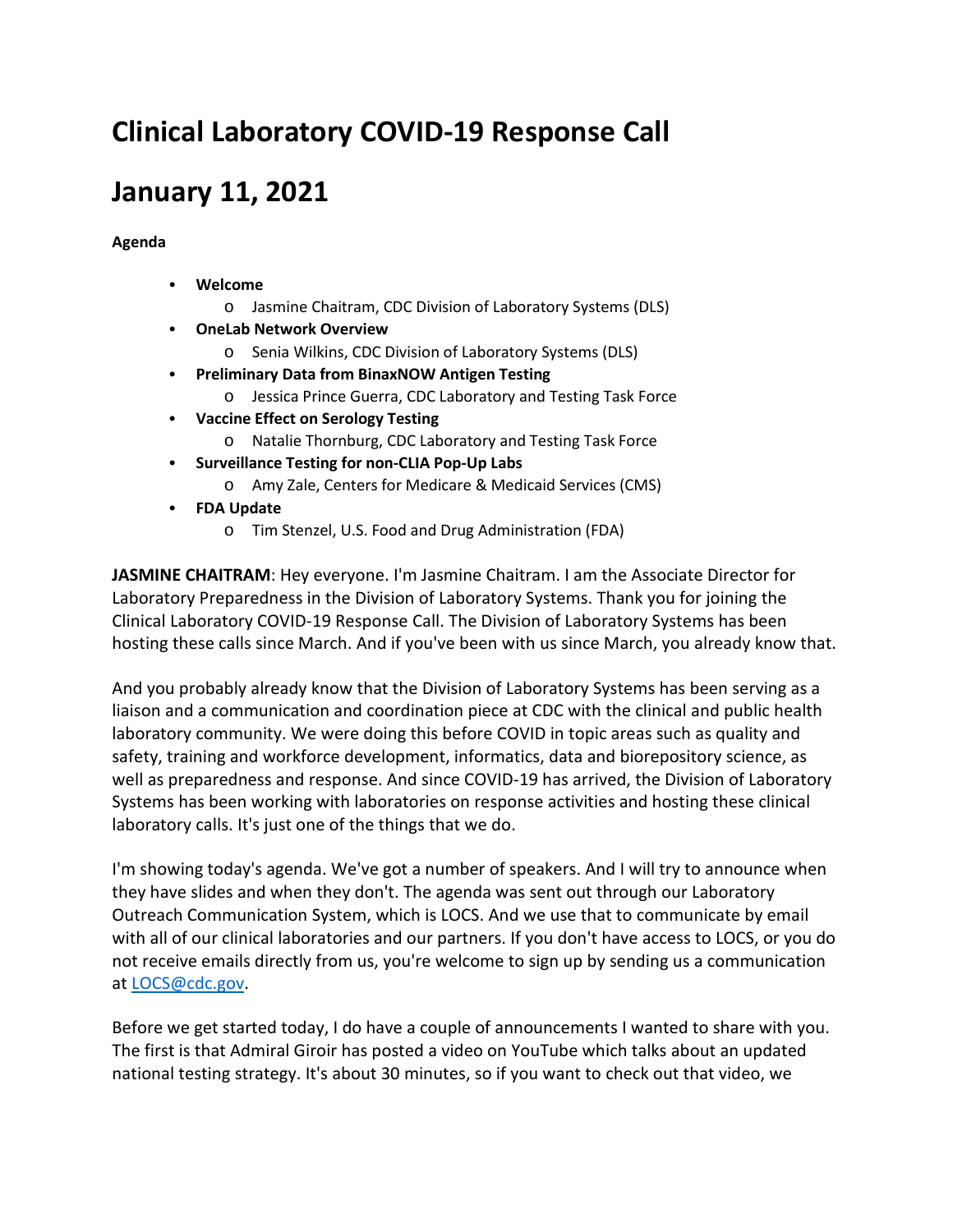provided the link to it here. And this will be in our slides, which we post after the calls to the DLS Preparedness Portal, which I will show in a second.

But here are also some useful links that we include in our slides every time we do one of these calls. So that's quick access to information that you might be interested in. Here is our [DLS](https://www.cdc.gov/csels/dls/preparedlabs/index.html)  [Preparedness Portal.](https://www.cdc.gov/csels/dls/preparedlabs/index.html) And this is where you will find the transcripts as well as the slides and the agendas from previous calls. So any links that you want to get access to, any slides, they'll be posted [here.](https://www.cdc.gov/csels/dls/preparedlabs/covid-19-clinical-calls.html) Also, our calls are scheduled every other Monday.

And so our next call will be on January 25 from 3:00 to 4:00 PM. And we continue to want to get your feedback about training and workforce development needs. So you can email us at [LabTrainingNeeds@cdc.gov.](mailto:LabTrainingNeeds@cdc.gov)

And finally, I wanted to mention how to ask a question. There is a Q&A box or button in the Zoom webinar system. And please use that to submit your questions to us. Do not use the chat button. We would like you to, if you're comfortable enough, to include your email address and your name in your Q&A when you submit your question to the Q&A section. And that allows us, if we're not able to answer your question during the call, to follow up with you and to provide an answer later on.

So we do appreciate you providing those emails. We will try to answer as many questions as we can during the call. But because of the time and the number of questions that we get, sometimes it's not possible to do that. So we appreciate your patience, and we will try to answer your call either-- sorry, answer your question, either by email or on a future call. But we do appreciate you submitting those questions. It does help us to shape our agenda to understand what it is that you're looking to have information about.

And then a couple of other things. If you're the media, please contact CDC Media Relations at [media@cdc.gov.](mailto:media@cdc.gov) And if you're a patient, please direct your questions to your health care provider. And with that, I think we're ready to move into our agenda. Our first speaker is actually also from the Division of Laboratory Systems. It's Senia Wilkins. And she's going to be talking about the OneLab Network and giving a brief overview of that. Senia?

**SENIA WILKINS**: Thanks, Jasmine. Hi, everybody. It's been a couple of months since I've last spoken to this group, so thank you for having me again. I wanted to give a really quick update- hopefully it won't take too long-- on our new initiative called OneLab, of which a big component of that will be standing up the new network, which I'm going to briefly talk about. You'll probably receive correspondence around the network from various channels, so you might see it more than once. I hope you see it more than once, actually. And so let's go ahead and go to the next slide.

So our long-term goal with OneLab-- I think I alluded to it months ago when I first talked to this group. It just didn't have a name at the time, so you might not recognize it. And it's a lot more structured and fleshed out, strategically speaking. So our long-term goal with this initiative is to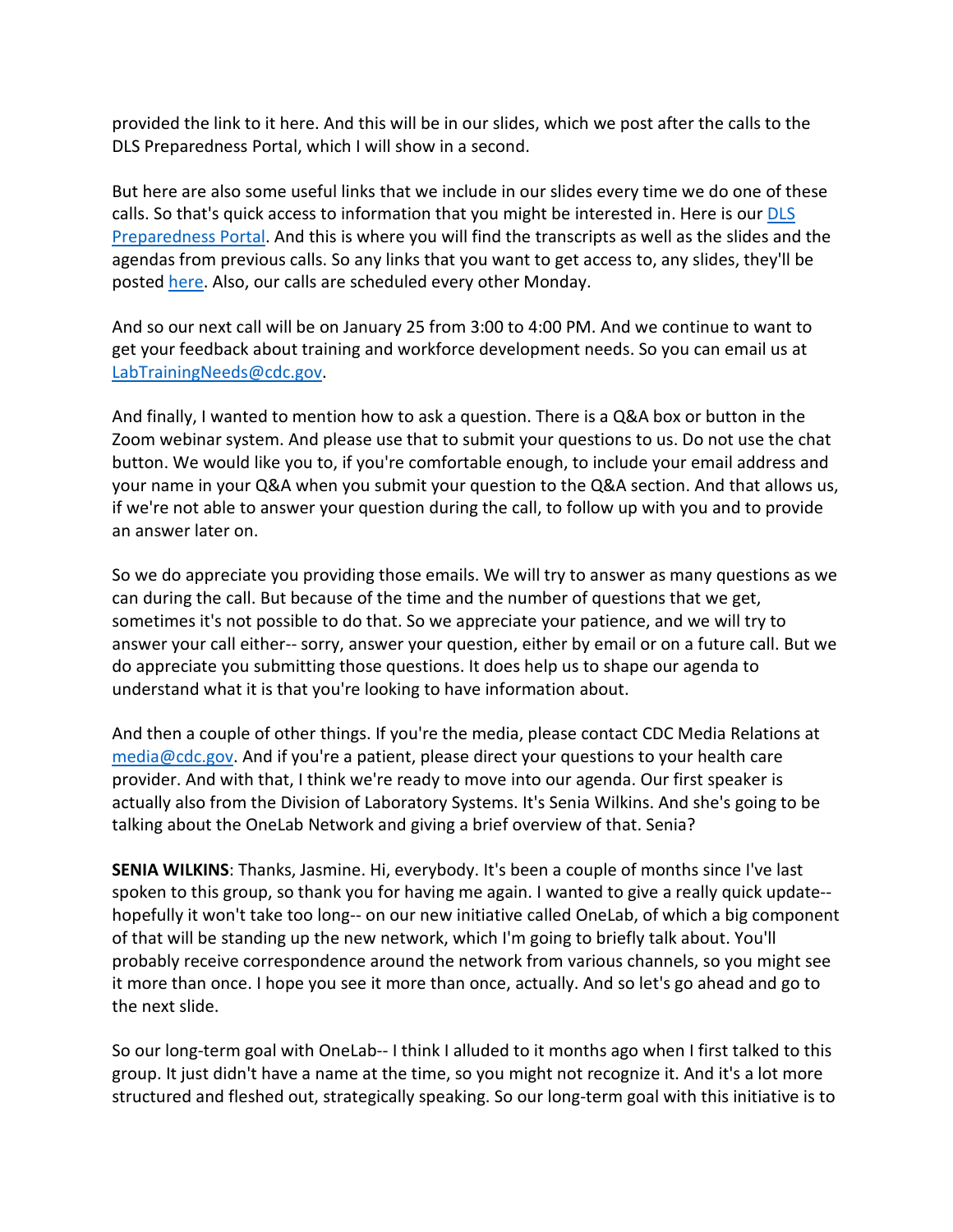establish a sustainable learning community of clinical laboratories, public health laboratories, and CDC to collectively support rapid large-scale emergency responses. So, next slide. Thank you. Great. So in other words, we want to-- laboratory education and training partners, we want them to come together as one lab and to deliver a unified response to COVID-19 training needs-- specific COVID-19 training and education needs, but also long-term to all emergency responses. So that's the long-term vision.

In the short term, we have a couple objectives that we want to work on this year, the first of which, as I mentioned, is to stand up the network. After the network is stood up, we want to deploy a rapid needs assessment and then prioritize what new education and [training](https://www.cdc.gov/labtraining?Sort=format%3A%3Aasc) services or resources align and help address some of the needs that were discovered under that second bullet. Then we want to work together to get these in the hands of the intended target audiences through wide-scale dissemination strategies, whether it's through digital platforms or existing channels.

We'll work together to identify those, or if we need to build something new, and then ultimately linking to the long-term objective. We do want to do everything we can throughout this process to keep in mind that we want this to be an ongoing learning community. So, next slide.

So who should join? So representatives with responsibility for education and training within political laboratory professional organizations, manufacturers, large commercial laboratories, and large hospital systems. So could be hopefully folks from within your organizations or networks that have a responsibility for education and training.

Or it can be-- we're not sure. It could be individuals from outside our traditional networks and organizations, but that still have a responsibility to provide education and training resources to the clinical laboratory audience. So that's why we're casting the net pretty wide-- to make sure that all those that fall under this category have the opportunity to learn about this initiative and sign up for it.

So the way you sign up is you go to [cdc.gov/OneLab.](https://www.cdc.gov/labtraining/onelab.html) It'll recap some of the information I just shared with you all today. And it's also a quick and easy email, and yes, I want more information to sign up, after which an invite will be sent for the first kick-off meeting. And then you'll receive even more information at the kick-off meeting. So that is it. If you have any questions, you can email [OneLab@cdc.gov.](mailto:OneLab@cdc.gov) And thank you in advance for sharing this information with your colleagues. Thanks, Jasmine.

**JASMINE CHAITRAM**: Thanks, Senia. We did get one question I think for you. It says, what about the small labs for the training? So I don't know if that's-- what about small labs participating?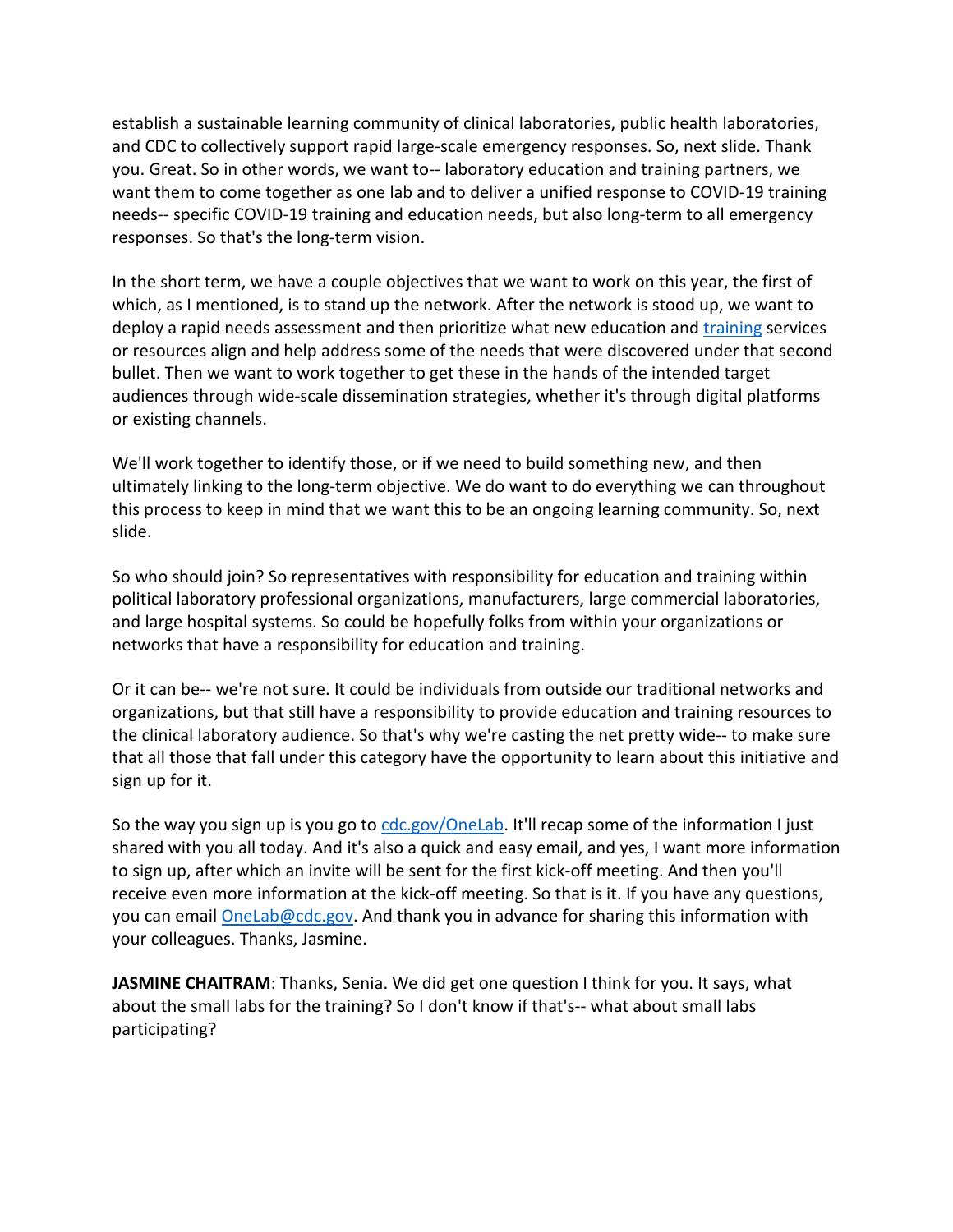**SENIA WILKINS**: Yes. There's no requirement on the size of your lab or location of the lab. So if you have someone that has a responsibility for training small labs or within a small lab, send them over to the web page so they can sign up.

**JASMINE CHAITRAM**: OK, great. Well thank you so much for joining us today.

**SENIA WILKINS**: Great. Thanks for having me.

**JASMINE CHAITRAM:** OK, great. We're going to move to our next speaker. It is going to be Jessica Prince-Guerra from the CDC Laboratory and Testing Task Force. And she's going to be talking about preliminary data from the BinaxNOW™ Antigen Testing.

**JESSICA PRINCE-GUERRA**: Great, thank you, Jasmine, and welcome, everybody. So today I'm going to be talking about a preliminary data from a BinaxNOW™ antigen testing evaluation that was conducted in collaboration between CDC, the Arizona Department of Health, and the Pima County Health Department. Next slide, please. Next slide, please.

So this evaluation of the BinaxNOW™ antigen test was conducted in collaboration with Pima County, Arizona in two community-based testing sites. Individuals were enrolled in the evaluation between the ages of 10 and 95, and paired samples were collected by a health care professional. First, a bilateral nasal swab was collected for the antigen test, followed by a bilateral nasopharyngeal swab for a real-time RT-PCR test. You can have testing with the BinaxNOW™ antigen test and real-time RT-PCR was conducted.

The BinaxNOW™ antigen test was conducted on site. And the real-time RT-PCR was conducted at a commercial laboratory that was contracted through Pima County. And it's important to note that the real-time RT-PCR assay was divided between different assays. So 75% of the samples were run using this PT assay, and about 25% of the samples were run using the Fosun real-time RT-PCR assay. And 274 samples that were positive from either test have been tested by viral culture at the labs here at CDC. Next slide, please.

In the evaluation, 3,419 participants were enrolled, and they were aged 10 to 95 with a median age of 41. And of the 3,419 participants, 76% were asymptomatic, and 24% had one or more symptoms that was consistent with COVID-19. There was 3/4 of the individuals self-reported their race as white, and nearly 1/3 self-reported their ethnicity as Hispanic or Latino.

Among asymptomatic persons in the evaluation, 1.9% were positive by the antigen test, and 4.7% were positive by real-time RT-PCR. Among symptomatic persons, 13.7% were positive by the antigen test, and 21.3% were positive by real-time RT-PCR. Virus was recovered from 96 out of 274 samples that were positive by either test and that were sent to CDC for viral culture. Next slide, please. Next slide, please. Thank you.

So when we look at the BinaxNOW™ test performance compared to real-time RT-PCR divided between symptomatic and asymptomatic individuals, we find that the BinaxNOW™ sensitivity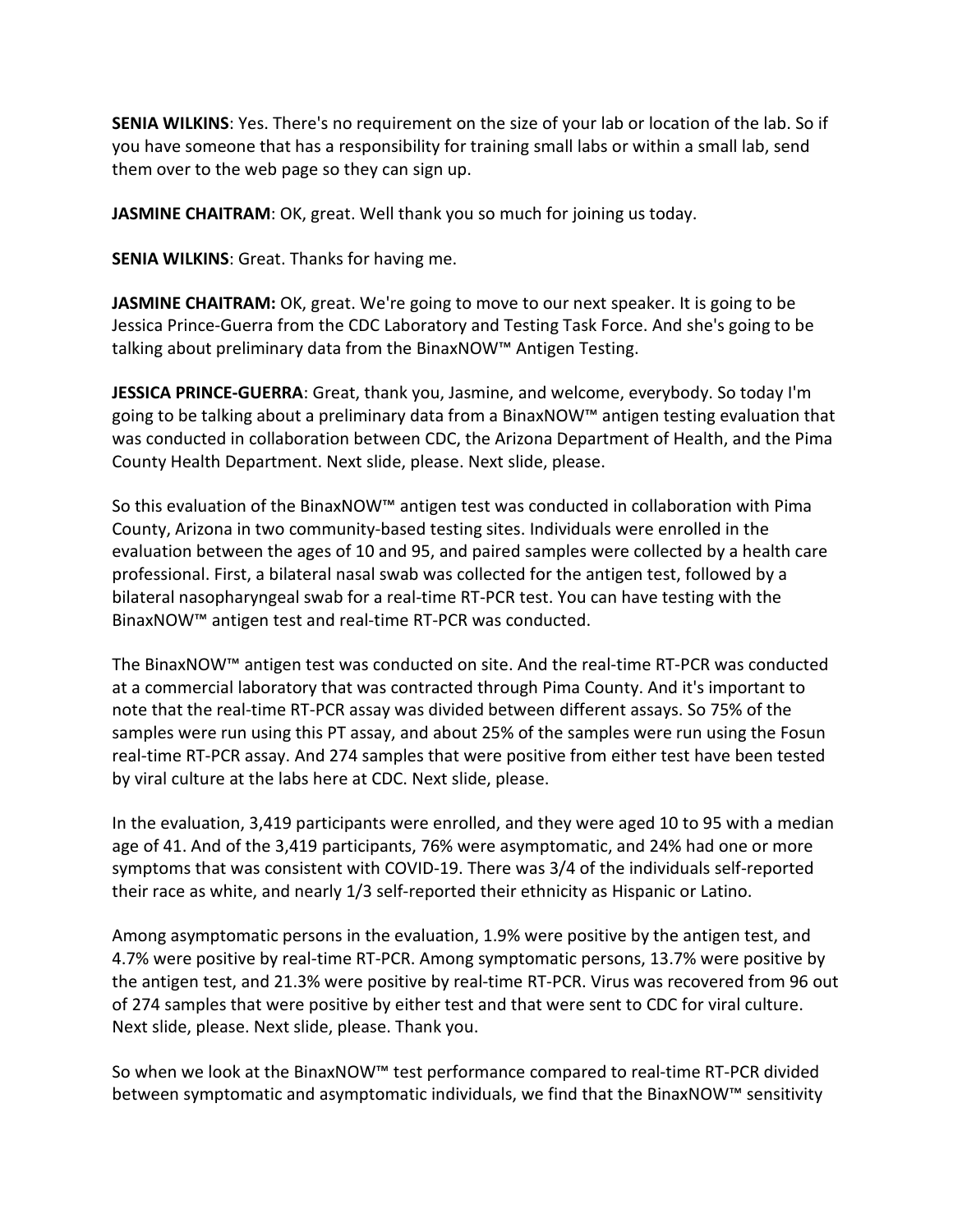among symptomatic individuals with 64.2%, while specificity was 100% with no false positive antigen results identified. The positive predictive value was 100%, and the negative predictive value was 91.2%.

Among asymptomatic persons, the BinaxNOW™ sensitivity was lower than in symptomatic individuals at 35.8%. Specificity in this group was also lower at 99.8%, with four false positive antigen test results identified. Positive predictive value was 91.7%, and the negative predictive value was around 97%. Next slide, please.

So when we look at the results by viral culture and by real-time RT-PCR CT counts, as shown on the slide, of the 274 samples that were positive for either test and sent to CDC for viral culture, 96 of them or 35% were positive by viral culture. And among concordantly positive samples, so those samples that were both antigen and real-time RT-PCR positive, 85 out of 147 or 57.8% were positive by viral culture. And interestingly, among false negative samples by the antigen test, 11 out of 124, around 9%, also had culturable virus detected. And none of the false positive samples that were sent for viral culture had culturable virus.

And in the figures to the left, we're plotting the n1 cycle threshold value on the y-axis, divided between antigen-positive and antigen-negative samples among symptomatic and asymptomatic individuals. And the colored dots-- so the red color dots refer to culture-positive samples. And the black refers to culture-negative samples.

And what you can see from this figure is that among samples that are antigen-positive, they have a lower Ct) value than those samples that are antigen-negative, indicating that the antigen test is picking up samples with higher viral RNA loads. And the antigen-positive samples have a higher proportion of the samples that were culturable by virus. But there was still virus that was culturable in the antigen-negative group in both asymptomatic and asymptomatic groups. Next slide, please.

So when we look at the antigen test sensitivity, only in those samples that had positive viral culture, we find that the test sensitivity increases among both symptomatic and asymptomatic individuals. So in symptomatic individuals, the test sensitivity was 92.6%. And in asymptomatic individuals, it was 78.6% in those samples that were positive by viral culture. Next slide, please.

So in summary, the sensitivity of the BinaxNOW™ antigen test was lower in asymptomatic than in symptomatic persons, but specificity was high among both groups. The sensitivity of the test was also higher among viral culture-positive samples. However, some antigen test negative samples also had culturable virus.

Thus, symptomatic persons who receive a negative antigen test result should receive confirmatory testing by a nucleic acid amplification test. And despite the limitations in test sensitivity, the faster turnaround time of this antigen test can limit transmission by more rapidly identifying infectious persons for isolation. And with that, I'd like to thank Jasmine and everyone for listening. And I'd be happy to take any questions if there's time.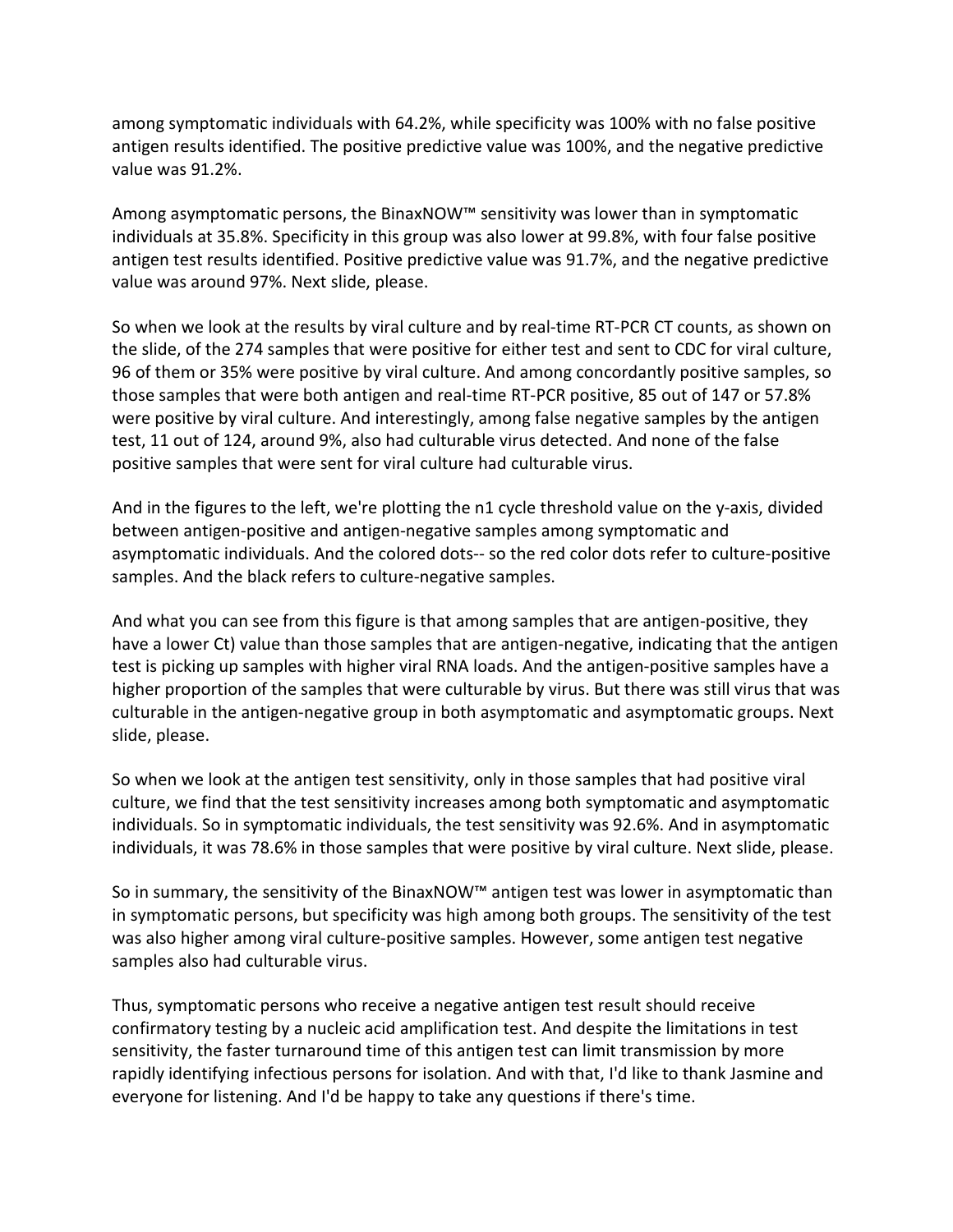**JASMINE CHAITRAM**: Jessica, sorry. I was double-muted. We do have a couple of questions for you. Thanks for the presentation. The first question is, which real-time PCR assay was used for the study?

**JESSICA PRINCE-GUERRA**: Right. So there were two different assays that were used. 75% of the samples were run using the CDC singleplex assay, and 25% of the samples were run using a Fosun assay. And both of them have similar limits of detection.

**JASMINE CHAITRAM**: And what was the Ct cutoff for that PCR assay?

**JESSICA PRINCE-GUERRA**: So for the CDC assay, it's 40 cycle thresholds. And for the Fosun assay, it's 36. And that's why we didn't combine them on the same Ct graph, and we only showed the CDC samples.

J**ASMINE CHAITRAM**: Could lower sensitivity of antigen-- hold on one second. I just lost it. Oh, here we go. Could lower sensitivity of antigen tests be partly due to different types of specimens-- nasal versus nasopharyngeal?

**JESSICA PRINCE-GUERRA**: Yeah, that's certainly a possibility. And there are some data that will be coming out soon in which this-- the BinaxNOW™ is compared in a asymptomatic college setting in which a nasal swab was used for the PCR. And so they also observed lower sensitivity. So it certainly could impact the results. But there's also some data suggesting that even with a nasal, the nasal swab sensitivity is lower.

**JASMINE CHAITRAM:** Great. All right, thank you so much. We're going to move to our next speaker today. I do appreciate you being with us, Jessica. If you are still on the line when we get towards the end of our agenda, if there are additional questions, I'd love to send some more to you.

Our next speaker is going to be Natalie Thornburg from the CDC Laboratory Testing and Task Force also. And she's going to be talking about the vaccine and the effect on serology testing. Natalie?

**NATALIE THORNBURG**: Hi, Thanks. Yeah, so I'm going to go through and talk a little bit about serology testing and how that might change after introduction of the vaccine. Go ahead, next slide. So there are currently 59 serological tests that have received FDA EUA authorizations that detect antibodies against SARS-CoV-2.

Those include assays that are just qualitative and give you a yes/no answer or semiquantitative-- those that give you some sort of quantitation output. And they target the spike protein, portions of the spike protein, or the nucleocapsid protein. We have a collaboration with FDA, NCI, and NIH that has independent evaluation of tests, where they have generated panels of positive and negative sera, and then have evaluated many tests. And together, we've evaluated 85 different tests to validate those tests. Next slide.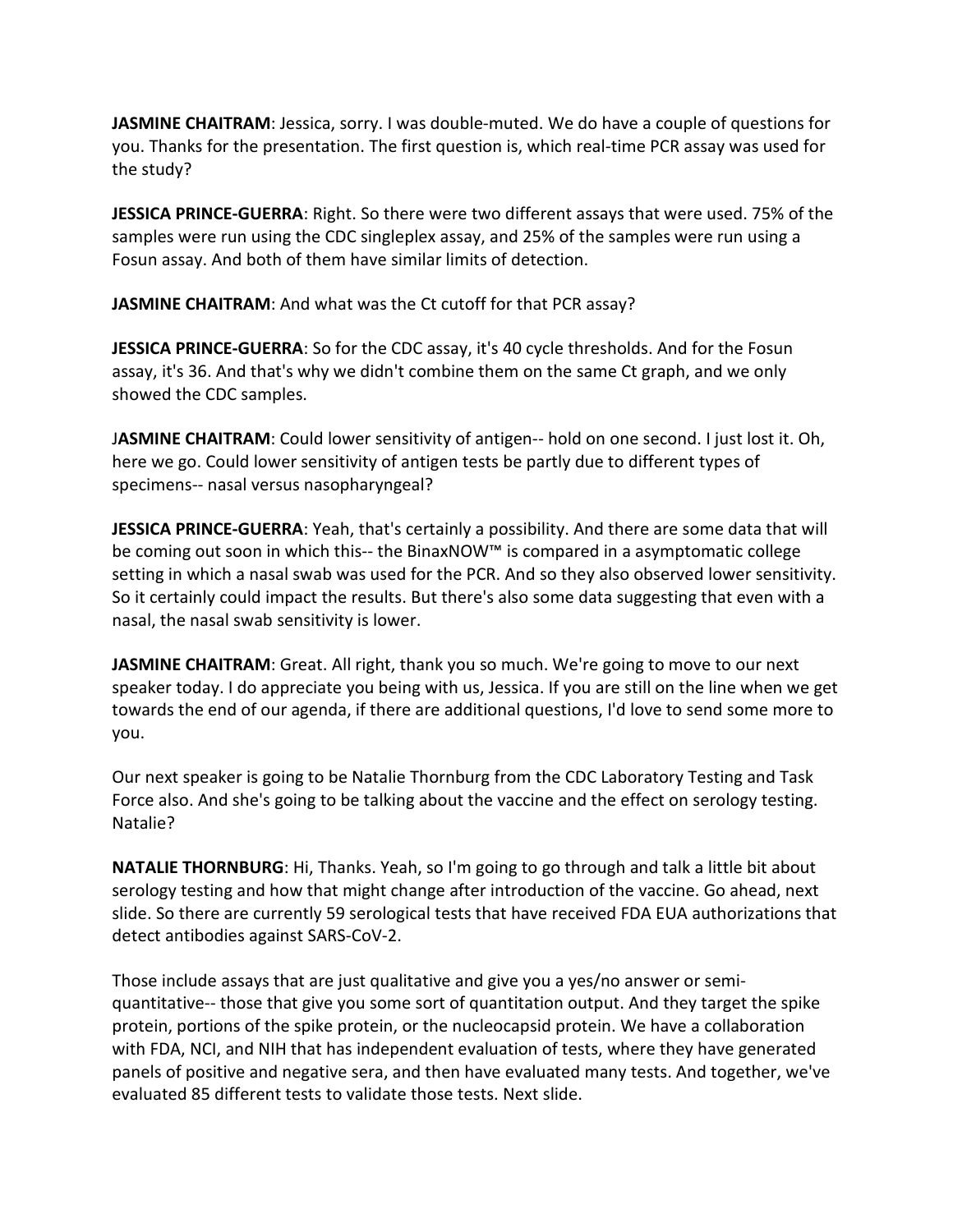So just a little bit of virology information to remind you of why these proteins are relevant. So there are two main targets for the antibody tests, those that detect antibodies against the spike protein, which is shown in red, and those that detect the nucleocapsid protein. So the spike protein is the protein that is in all vaccine products. And all of them only have the spike protein, at least the ones that have received EUA authorization and that are in on the late phases of clinical trials.

Some tests have the entire ectodomain or the full spike. Some tests detect just a portion of the spike protein or S1. And some detect the receptor binding domain, which is the part of the spike protein that binds to the cellular receptor, ACE2. And then other ones like, I think, Abbott and Roche, detect antibody tests against the nucleocapsid protein.

And then some are multiplex in that they detect antibodies against both S and N. And they use different secondary antibodies. Some detect any Ig. Some are IgM, some are IgG, and then some are IgG-IgM. Next slide.

All right, so how the isotypes are relevant-- the classical model of seroconversion indicates that IgM comes up very early during infection. And then as it wanes, IgG comes up a little bit later. We've learned through the spring and through the summer that that's not necessarily true for SARS-CoV-2.

So this is one paper that was published in Nature Medicine. And now there are numerous papers that corroborate this data and show the same thing-- that in some patients, IgG and IgM can come up-- one can come up first, the other one can come up first, or they can come up simultaneously. So IgM and IgG cannot necessarily be used the way it had been used against other infectious diseases, and that if you just detect IgG and not IgM, it doesn't mean that this is an infection that happened long ago. That can happen during the acute phase of infection. And so one should not overinterpret isotype responses to this infection. Next slide.

All right, so we know now that we're 10 months into this pandemic. And so that there are numerous papers that have been able to collect sera from individuals six to eight months after infection. This is just one of those infections or one of those papers that shows pre-pandemic controls, and then shows IgG on the top panel, IgM in the middle panel, and IgA on the bottom panel and shows detection of serum antibodies against the virus over time.

And you can see waning of serum IgM and IgA. Over the course of this study, they went out to about 120 days. This one only looked out four months. And IgG lasts a little bit longer. But there are some sporadic specimens that you can still detect some IgM or IgA four months out.

So there's waning over time, but still detectable at four months post-infection. Our own group and then several other groups have looked out to eight months, and still you see waning between symptom onset and six to eight months. But antibodies can still be detectable even out that far. All right, next slide.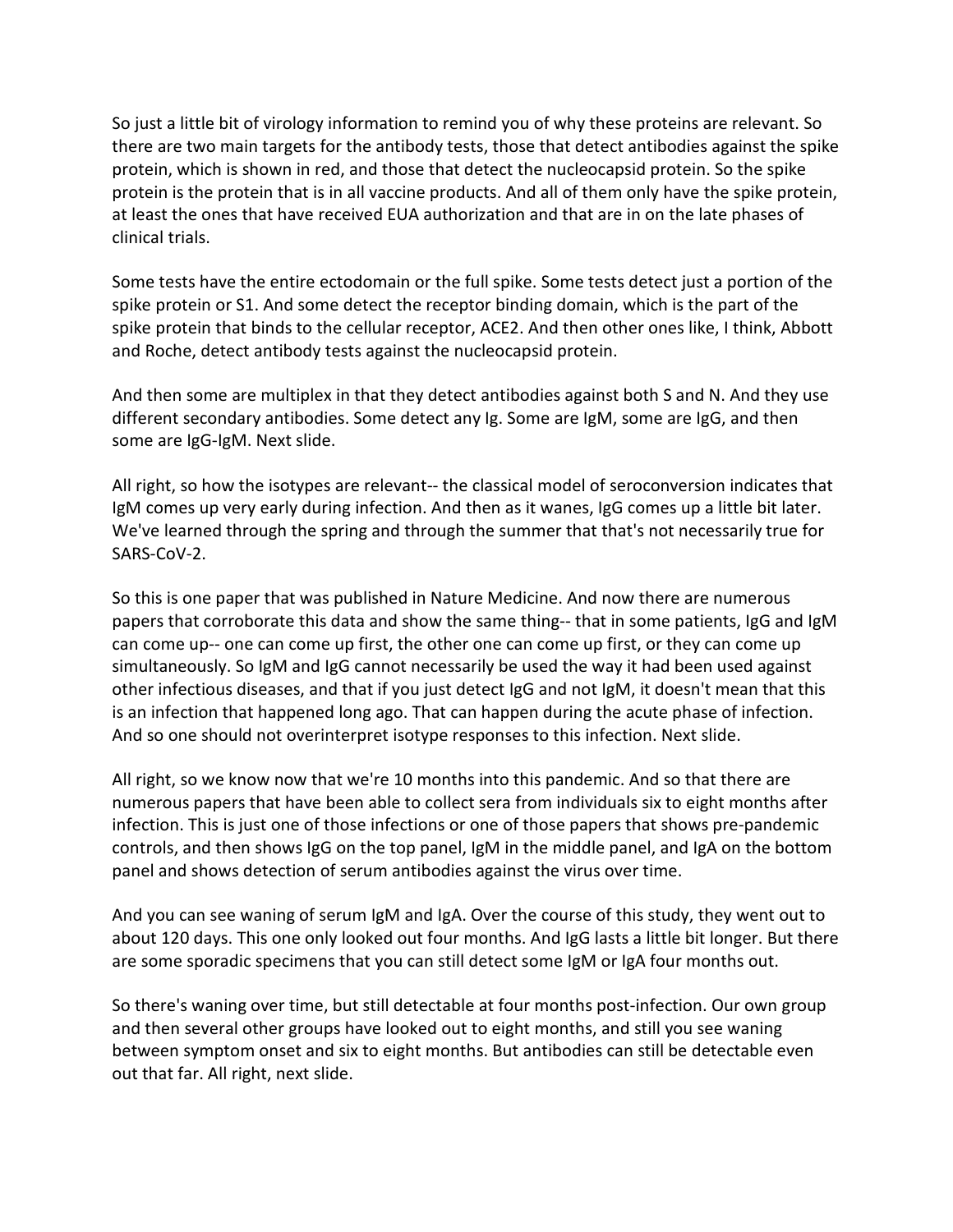How does that compare to waning immunity after vaccination? Well, this was published in The New England Journal of Medicine and looks at the durability of response after vaccination with the Moderna vaccine. And it looks at 34 individuals. And they see very similar results. So they looked at an RBD. So an RBD ELISA, so part of the spike protein on the top panel, or a pseudovirus neutralization assay, so functional antibodies.

And they see very similar results. This is about the same time frame as that previous slide- about 120 days or about four months. And they see some waning of binding and neutralizing antibodies, although still above the limited [AUDIO OUT] at four months. All right, next slide.

So what does that mean for in summary of serological testing after vaccination and natural immunity? Well, one, a reminder-- vaccine products use the spike ectodomain. Therefore, any antibody test that detects antibodies against the full spike, S1, or RBD should detect antibodies against either natural infection or vaccination.

So if an individual is getting an antibody test against using a spike product, you won't necessarily be able to know just from that antibody test whether it is from vaccination or from natural infection. Antibody tests that target the nucleocapsid protein should not become reactive after vaccination. All vaccine products that are being used currently only have the spike protein.

So if an individual is positive for an antibody test with a nucleocapsid assay, that should indicate natural infection. Antibodies after natural infection and vaccination very similarly seem to decrease over time, and IgG can persist, though the waning or the presence of any specific isotypes will not differentiate between vaccination and natural infection. And I believe that it's my last slide. So if I have some questions, I can answer them.

**JASMINE CHAITRAM**: All right, thank you so much, Natalie. There are a couple of questions. The first one is, what is the process for testing people for the coronavirus assay once they have received the vaccine-- specifically, when they have developed COVID-like symptoms down the road?

**NATALIE THORNBURG**: So I don't know if we're going to make any specific recommendations about getting antibody testing. But if they've already had the vaccine, and they've already had the vaccine, and then they get symptoms, utilizing any test that targets the spike won't give you any answer. You will get a nonanswer from that. You won't be able to tell if that was from their vaccination or from an infection. So if you truly want to use an antibody test to determine if that person has been infected, you will have to use one that targets the nucleocapsid.

**JASMINE CHAITRAM**: OK, thank you. The next one says, we are running the Roche anti-SARS-CoV-2 semi-quantitative assay. What is the CDC'S recommendation in the way of post or pre, post-vaccination testing to confirm seroconversion for the COVID vaccine?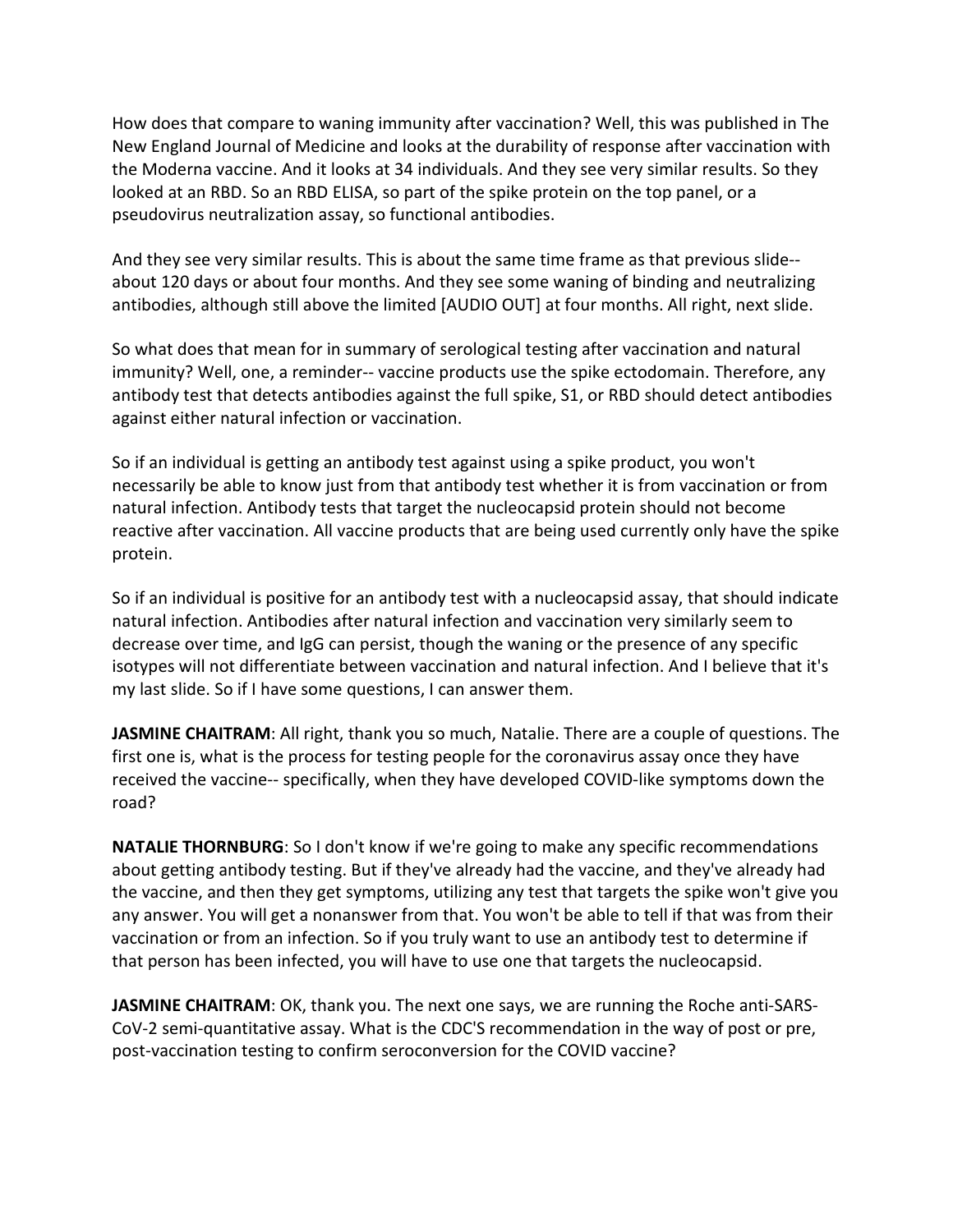**NATALIE THORNBURG**: OK, so I believe the Roche essay-- I don't have all the assays memorized. But I believe the Roche assay is nucleocapsid. So that assay would not detect an antibody response from vaccination, if I'm correct that it's nucleocapsid.

**JASMINE CHAITRAM**: Let's see. Does the CDC plan to compare methods and their results in post-vaccinated individuals?

**NATALIE THORNBURG**: Do you mean-- I guess I might need some more clarification. Does CDC compare methods and their results in post-vaccination? If they're asking if we're going to look at the magnitude of a response in natural infection versus vaccination, yes, we are going to try to do that and make that publicly available whenever we-- those studies are done and completed.

**JASMINE CHAITRAM**: All right, let's see. Is the CDC quantitative serology assay available commercially?

**NATALIE THORNBURG**: No, we do not personally have any commercially-- or have not developed any commercially available antibody assays. And I do not believe we plan to do so.

**JASMINE CHAITRAM**: And are the antibodies post both injections or just the first?

**NATALIE THORNBURG**: It should be a prime and a boost. So you should get antibodies developing about two weeks after the prime, the first injection. You should start getting antibodies. And then after the second dose, it should go even higher. And I think they max about seven to 10 days after the second dose.

**JASMINE CHAITRAM:** And I'm not sure if you know all these answers because I know there are different task forces that are working on different aspects of the vaccination rollout and recommendations. So the one question I have here is, will CDC change the reinfection immunity period from three to six months?

**NATALIE THORNBURG**: Oh, I don't know that. Yeah, I don't know that answer.

**JASMINE CHAITRAM**: All right. Let's see.

**NATALIE THORNBURG**: Someone corrected me. The Roche test is a spike. The Roche test that they asked earlier is a spike-focused test. And so that could be used to test vaccine antibody response. So I'm correcting my earlier answer. Thank you to the person.

**JASMINE CHAITRAM**: Thank you for doing that. And I think some of these are similar. Will the CDC be recommending post-vaccination testing for IgG spike-based antibody seroconversion? I feel like we've asked that already, but.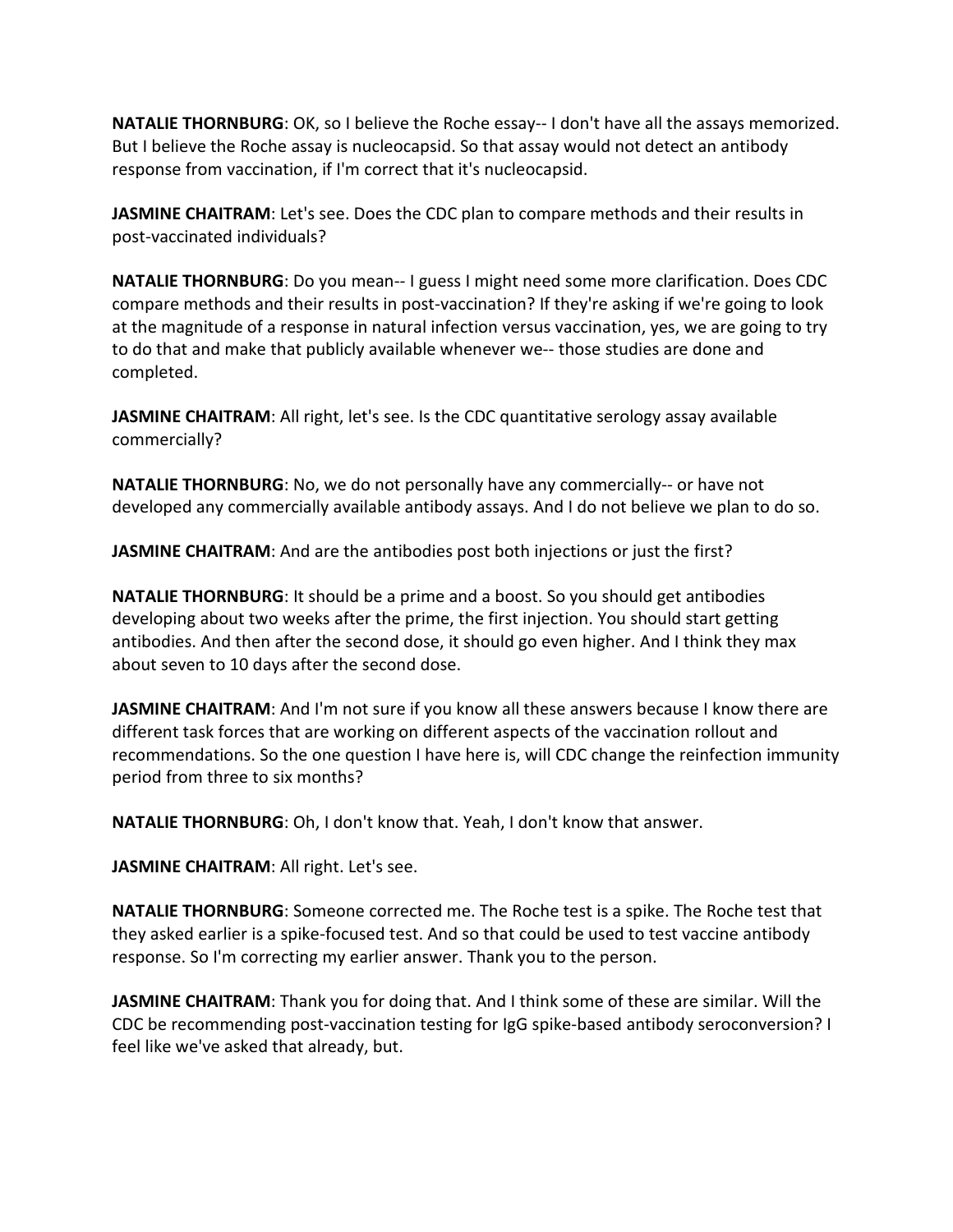**NATALIE THORNBURG**: No. I don't think, logistically speaking, it would even be possible to test every single person who receives the vaccination during the vaccine rollout for the next six months.

**JASMINE CHAITRAM:** And what are the best times-- best time points to check for antibodies to assess vaccination response?

**NATALIE THORNBURG**: About two to three weeks after the second dose.

**JASMINE CHAITRAM**: All right, thank you, Natalie. I'm going to move to the next speaker just so we can get some of our other topics in. But if you're also still on the line, I may come back and ask you a few more questions before-- if we have enough time before our time ends for this call today. And thank you so much for being with us.

So our next speaker is going to be from CMS-- a speaker that we've had many times. It's Amy Zale, and she's with the Centers for Medicare & Medicaid Services, in case any of you out there don't know what CMS stands for. And she's going to be talking about surveillance testing for non-CLIA pop-up labs. Amy?

**AMY ZALE**: Thanks, Jasmine. Thanks for having me back. I appreciate it. I hope everyone's doing well. Thank you for everything you're doing out there. Everyone appreciates the tough job that you're doing.

CDC had asked me to hop on the call today to talk about the pop-up labs offering surveillance testing, which means that they are not CLIA-certified, and they are not using an assay that has an FDA EUA. And they're being offered to individuals who would receive test results directly.

Apparently, these labs are marketing themselves to schools and businesses as low-cost alternatives to official testing. And we just wanted to make sure that we came on and made clear that if any entity is doing any COVID testing, and they are reporting a patient-specific results to the individual who was tested, then they need to have a CLIA certificate. And so we're hearing a lot of people who are calling what they're doing surveillance because surveillance testing, as it's known in aggregate, or patient-specific results are not returned to the patient or to the provider, is known as surveillance testing. But just because it's called surveillance testing doesn't necessarily mean that it is surveillance testing. And so we just want to make sure that everybody is aware that if there's a facility or an entity is performing specifically COVID testing, because that's what this call is about, and they are returning a patient-specific result to a patient or a physician, that those facilities or entities need to be CLIA-certified.

I also just wanted to give you an update that we have put out new guidance. It was published on Friday and can be found on our website. And it concerns the reporting of SARS-CoV-2 results and the regulation that was put out earlier in the year that makes it a requirement for any CLIAcertified laboratory who is performing this testing to report to state or local health departments.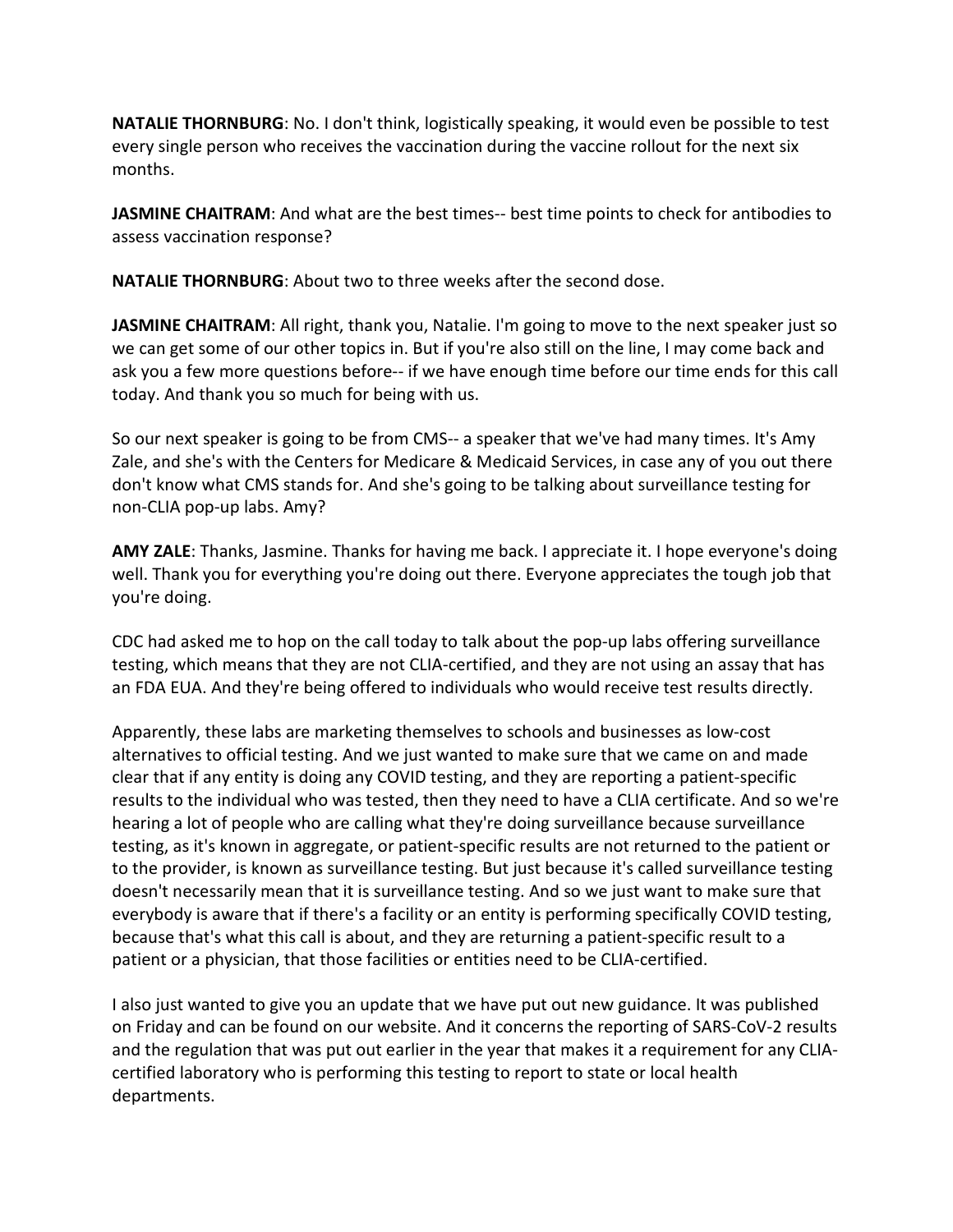We've put out [further guidance for our surveyors](https://www.cdc.gov/csels/dls/locs/2021/cms_updates_clia_surveyor_guidance_for_sars-cov-2_test_result_reporting.html) and what is to be looked for on inspection-what they can be looking for. We've also added in that initially, it was if a CLIA surveyor came to a laboratory and found that that facility was not reporting results to state or local health departments that they would be an imposition or could be an imposition of civil money penalties. We are now going to be issuing a warning letter first. And upon revisit after the warning letter, if the laboratory is still not attempting to report those results to state or local health departments, that is when there can be an imposition of civil money penalties.

So what we put out on Friday-- there was a surveyor letter, there was surveyor guidance, and there was also a frequently asked question document, and all found together i[n one large](https://www.cms.gov/files/document/qso-21-10-clia.pdf)  [document](https://www.cms.gov/files/document/qso-21-10-clia.pdf) on our website. And I can actually put the link, so where you can find all of those documents and all that information, into the chat so that everybody can get it. And Jasmine, I'm happy to answer any questions if there are any.

**JASMINE CHAITRAM**: Thanks, Amy. I'm not showing any questions for you specifically. But I'll say the same thing, that if you hang on the line with us till the end of the call, I may come back and ask you a question.

**AMY ZALE**: Happy to.

**JASMINE CHAITRAM**: All right, great. So our last agenda item is our update from FDA-- that's the U.S. Food and Drug Administration-- is Tim Stenzel, who's also been on these calls before. Tim?

**TIM STENZEL**: Thank you. Yeah, hello again, everyone. So a number of updates and some questions from before the call that I want to address. There were two safety communications that we issued last week. One was on the tests from Curative, and the other one was on mutations. And I'll cover first the [Curative safety communication.](https://www.cdc.gov/csels/dls/locs/2021/fda_issues_safety_communication_about_risk_of_false_results_with_curative_sars-cov-2_test_for_covid-19.html)

So we recommend that you follow the labeling in the EUA summary and not use any off-label testing. They are authorized for symptomatic individuals only within the first 14 days of symptoms. The collection, whether it be nasal swab-- that these are self-collected collections of nasal swab or oral swab-- need to always be observed.

There is a risk, a heightened risk, of false results if these are not followed. The labeling is very specific and has very important reasons why we put on those labeling restrictions in their authorization. If anybody within the last 14 days has results that might be false negative, we do recommend that you test with another-- with a high-sensitivity molecular test to answer the question about whether or not they're infected.

Moving on to the [mutations safety communication,](https://www.cdc.gov/csels/dls/locs/2021/fda_issues_safety_letter_about_generic_variants_of_sars-cov-2_and_false_negative_results_with_molecular_tests.html) as we all know, variants are increasing in prevalence. That is, a diversity of variants as well as some variants have become prevalent. In fact, one that I'll discuss, at least in the GISAID database, appears to be above 10% of all sequences. There are three tests that are mentioned in the safety communication.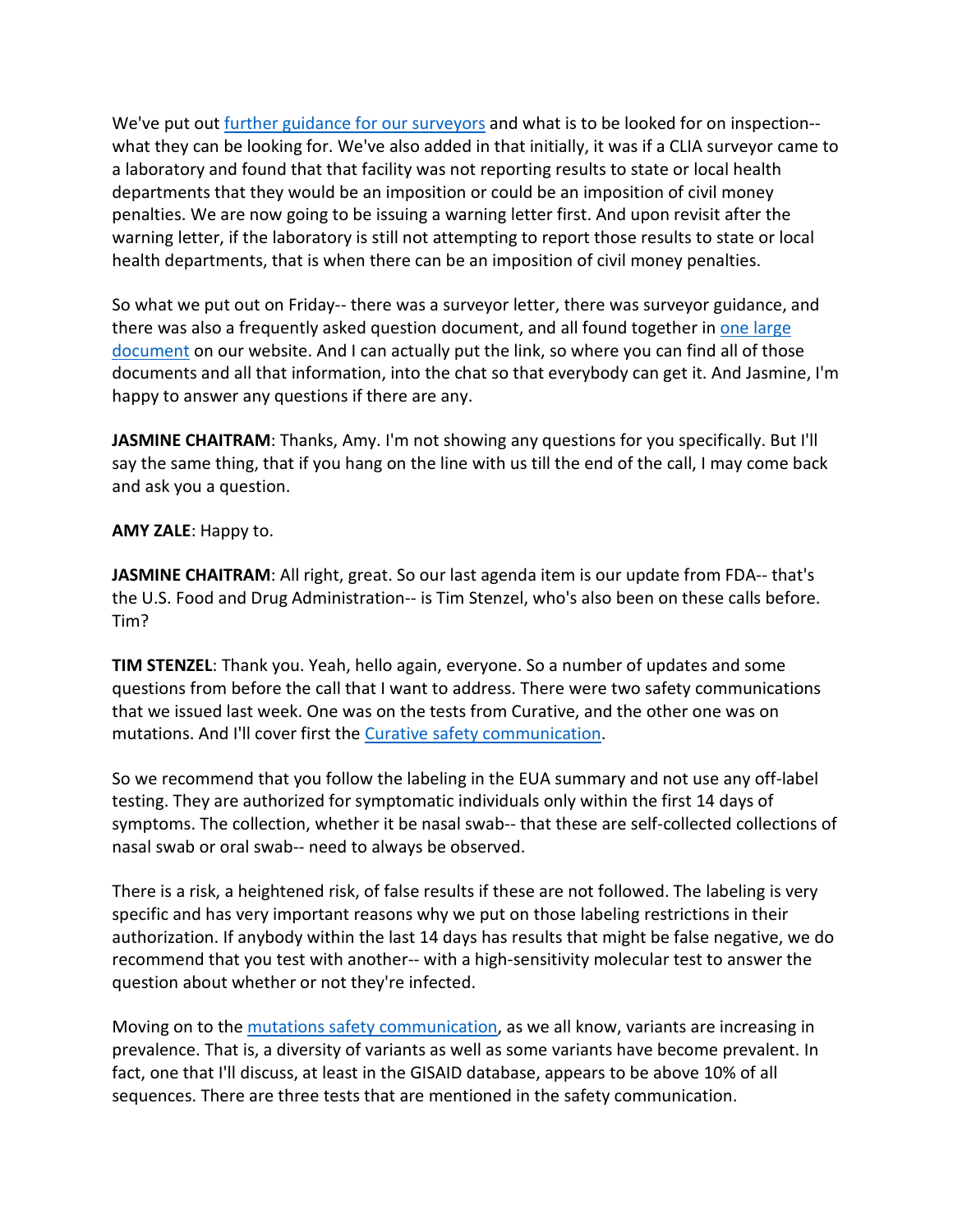Thankfully, at this time, we do not believe that there's any significant drop in sensitivity based on the variants. I'll go into a little bit more detail about that. We do want everyone to be aware of this potential for false negatives, as variants continue to persist and grow. That whenever there's an unusual negative result, that you consider testing with a different-- a test that tests for different parts of the virus. This is especially so for single-target assays-- those assays that only have one molecular amplification or detection method. Those that have two or more are more likely to not lose sensitivity due to variants.

One thing I want to make clear is that from the very beginning, for all authorizations, we have asked for in silico analysis of the developers, primers, and probes at least twice during the submission and authorization process, one early on and one near authorization, to make sure that their primers and probe sequences are inclusive of the vast majority of circulating SARS virus, at least as known in the databases that we have access to. The second is in about midsummer, because for all EUA-authorized molecular assays, we have all the primer and probe sequences, these are usually considered proprietary and aren't publicly known. But they're known by the FDA.

So we've created a database of all the primer and probe sequences. We also interrogate the GISAID and other databases on a regular basis, at least for the US sequences. And we look for any mutations that are popping up in relative frequency, and then search the database of known primers and probe sequences by developers. We then write letters to these developers and ask them to do an assessment while we in parallel do an assessment.

So as a result of those activities, which have now also covered the UK variant and the South African variant, we mentioned three assays last week. They are the Thermo Fisher TaqPath, the Linea, and the Mesa Biotech Accula. The Thermo Fisher TaqPath has three targets. One of them is the S gene, and there is an S gene drop-out due to the deletion 69/70 in the spike protein.

Likewise, the Linea assay is a two-target assay, and one of those is the S gene and drops out with the del 69/70. For both of the assays, we don't think that there's an overall drop in clinical sensitivity because they have a multi-target assay. Rather, they are useful perhaps for labs that use these tests to identify potential UK variants because the del 69/70 is not always associated with the UK variant.

In fact, in the US population at this point, we think that the UK variant is only a minor portion. We know for the Thermo Fisher assay that about 5% of Thermo Fisher positives had an S gene dropout, but nowhere near that have the UK variant. So determining whether something has the UK variant sequencing is required at this point. At some point, if the UK variant becomes very prevalent, then there may be a lot more of a one-to-one association with S gene dropout of the Thermo Fisher and Linea assays.

For those labs that are doing sequencing, we would ask when you can, to deposit your sequences. These databases are very important for the FDA to track variants in the population and their relative prevalence. So the relative prevalence is a lot more difficult to get at due to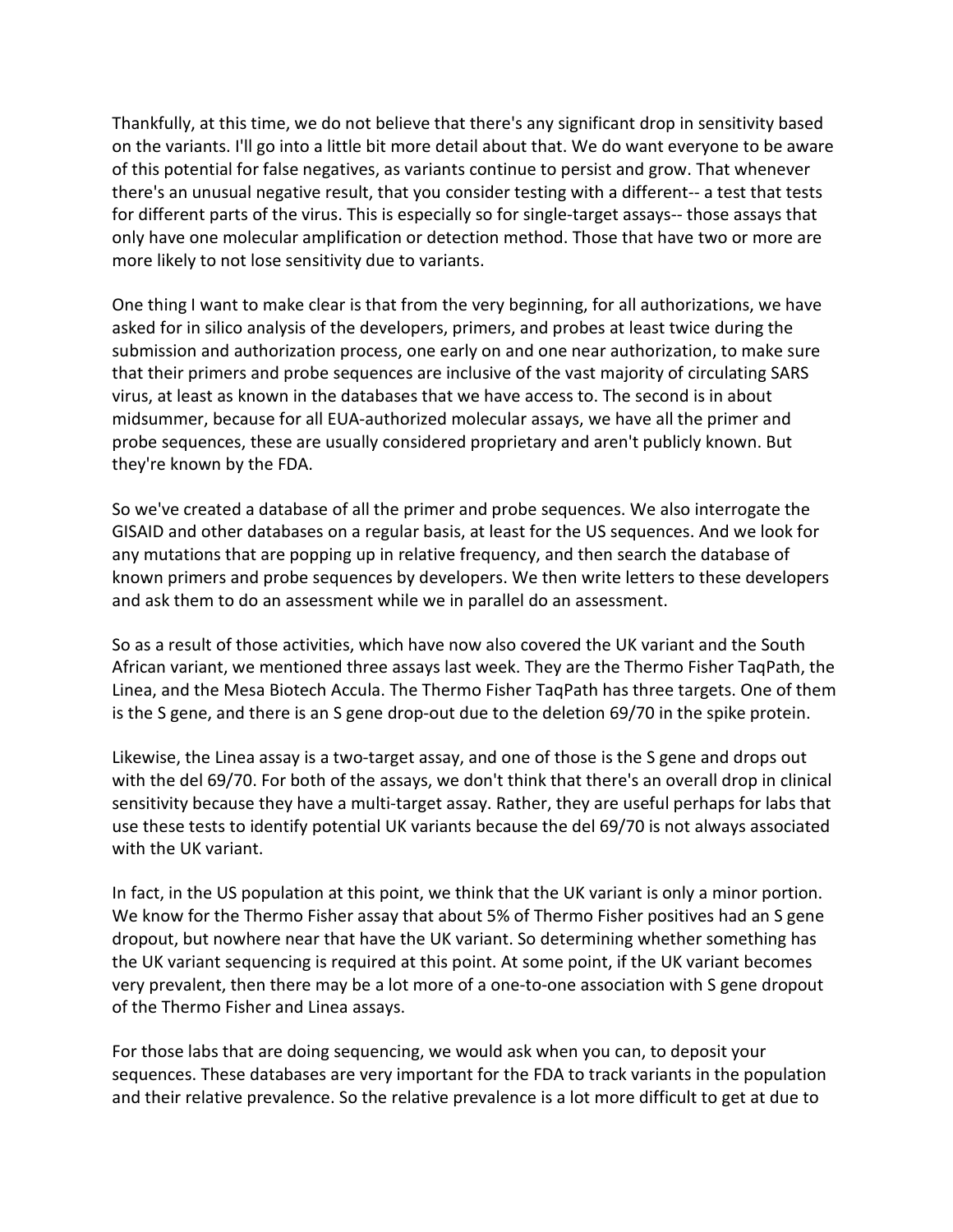the nature of how we enter sequences in-- how sequences are entered into the database. The more sequences that are there from everyone who is sequencing, the easier it is for us to track relative prevalence and for potential issues. And we'll continue our surveillance and update safety communications as required.

Moving on to the Mesa Biotech assay, there is a pre-base pair change, GGT to AAC, at the position of 28881 in the virus. And it does affect the TM and has a slight effect on the LOD. And all that information should be in the current package insert for the Mesa.

However, we do not believe that at this time there is a significant clinical sensitivity impact for the Mesa Biotech. It is a point-of-care waived test, molecular test. And so there's no reason to stop using this test at all. It's just important to be aware.

And all tests are subject to, of course, false negatives and false positives. And all tests are subject to variant imposition. So we're asking the community to be vigilant about this. And again, single-target assays are a little bit more problematic for this than multiple-target assays.

Moving on to the other prepared answers I have for questions, first question was, is the FDA currently working on EUAs for additional COVID-19 screening home antigen tests that will be affordable for all to do multiple tests per week without a device, with results within 15 minutes, and be available to all over the counter without a prescription and without symptoms? Of course, we've already authorized one home antigen test over the counter, and that's the Ellume. We anticipate that there will be more.

Of course, the FDA does not develop these tests. We rather receive applications and process them as fast as possible. Home testing, home collection, point of care, and very high throughput central lab tests are our current highest priorities and have been for a while.

And we don't determine what developers develop or what they validate for review by our team. We are open to any test that can add to the testing capacity and that are accurate. This does include direct-to-consumer and over-the-counter options that the home consumer can use, either in collections or in-home tests.

I think there will be a lot more home collections that will be direct-to-consumer and over-thecounter more quickly than there will be in-home tests. But as you know, there are some relatively inexpensive tests that have been-- well, one is the BinaxNOW™ has been authorized for home use, but by prescription. It does utilize a proctor or an observer, which does add to the cost. And we are encouraging developers to consider the OTC option for both home collection and home testing. We are not able at this time, due to the confidential nature of submissions, to talk about what are in-house and are currently under review.

The second question has to do with-- are changes anticipated to have LDTs to go back through the EUA process? At this time, we do not have any further information to provide. We are in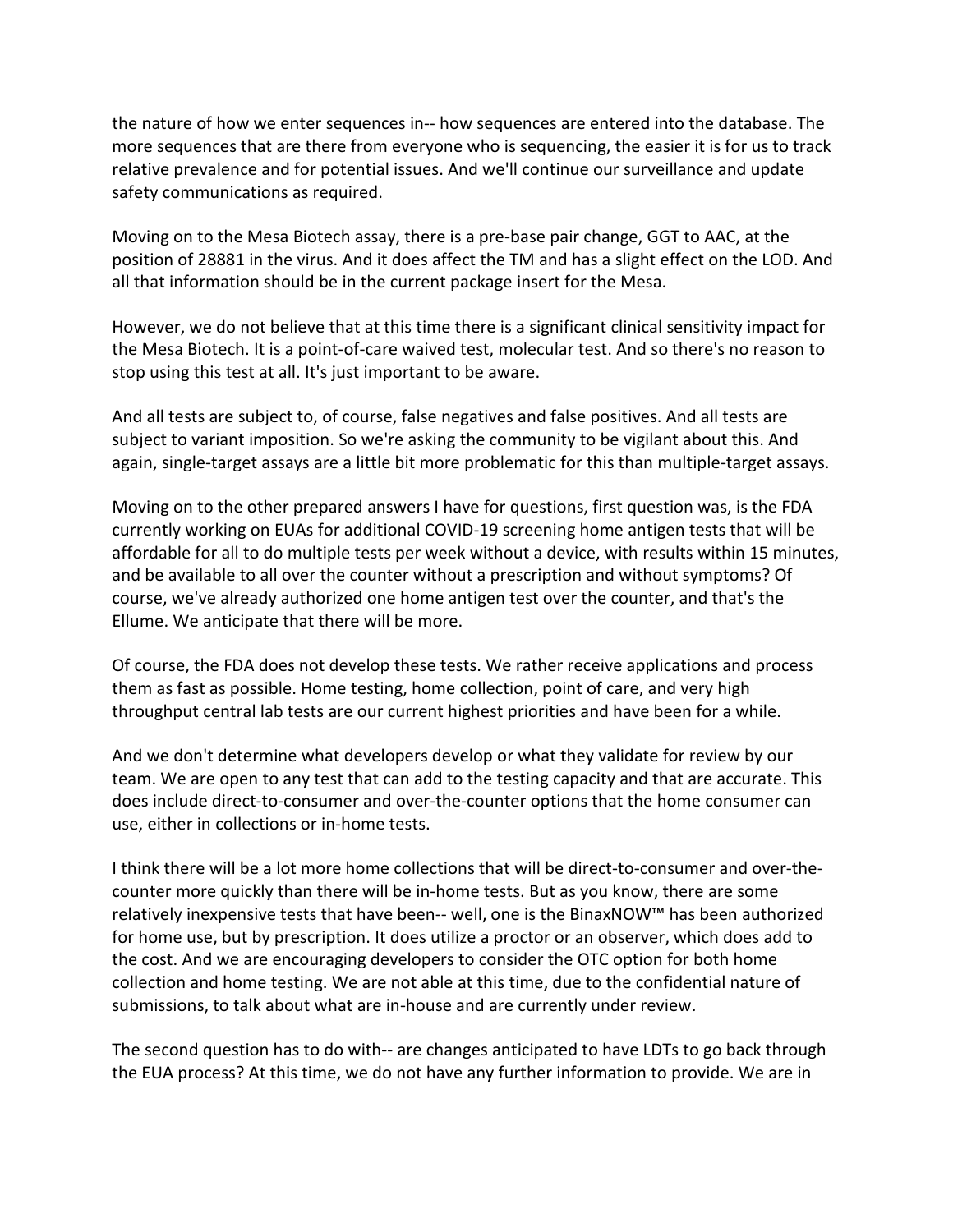discussions still with HHS. And I think that, at least the questions that I got ahead of time, address things from the FDA perspective. Thank you.

**JASMINE CHAITRAM**: Thank you so much, Tim. I do have a couple of questions for you. The first one is, none of the SARS-CoV-2 serologic EUAs are approved with claims of determining immunization effectiveness. Could Dr. Stenzel weigh in on whether laboratories using serologic methods should use these methods to assess an adequate response to immunization? Or are more studies required to justify such a claim?

**TIM STENZEL**: Well, first of all, there's nothing in the labeling for these tests that would prevent clinicians and laboratories for assessing such questions. In order for us to authorize a test for such purposes, we would ask for data that we can review that would support such uses. So laboratorians and clinicians can use the test and apply it in the way that they see best fit.

But I would caution that I think that our understanding of all these things is still in the early stages. What is an adequate response to a vaccine? What does that mean? I've had questions around who should be vaccinated.

Should be we be testing people first with serology tests and only vaccinating those who are antibody-negative? So there's a lot of potential uses in which we're very open to exploring with developers. But again, we would want to see data. And finally, again, there's no prohibition for labs to use things-- authorized tests-- and clinicians to help make the best determinations for individual patients.

JASMINE CHAITRAM: OK, thanks, Tim. The next question is, my understanding is the Binax test is FDA-approved only for symptomatic individuals. Is this correct? Can you comment?

**TIM STENZEL**: No, it's not correct. It's authorized for those suspected of COVID. That could include people at risk. And then we have made very clear, including myself on previous calls, that except for the Curative test, which we've now had a safety comm, there are no authorized tests, diagnostic tests, that is-- molecular or antigen test-- where I have similar concerns, so other than the Curative.

Realize that if-- we have now 11 tests, one antigen and 10 molecular, that have been authorized for asymptomatic screening. Certainly encourage their use first and foremost if they're available to you. There will be a growing number because every OTC offering will require an asymptomatic claim. So anytime you see something that's OTC like the Ellume, they have gone through and achieved an asymptomatic screening claim for their test.

So again, all of the antigen tests-- I would encourage you to find it useful to use the direct antigen tests to screen asymptomatics. Understand the potential limitations. We don't have data. There was some data presented today. I would say it's great to have data. It's little bit hard for me to assess accurate comparative performance between a molecular test and an antigen test if we're not sampling the exact same body site. And that would be helpful.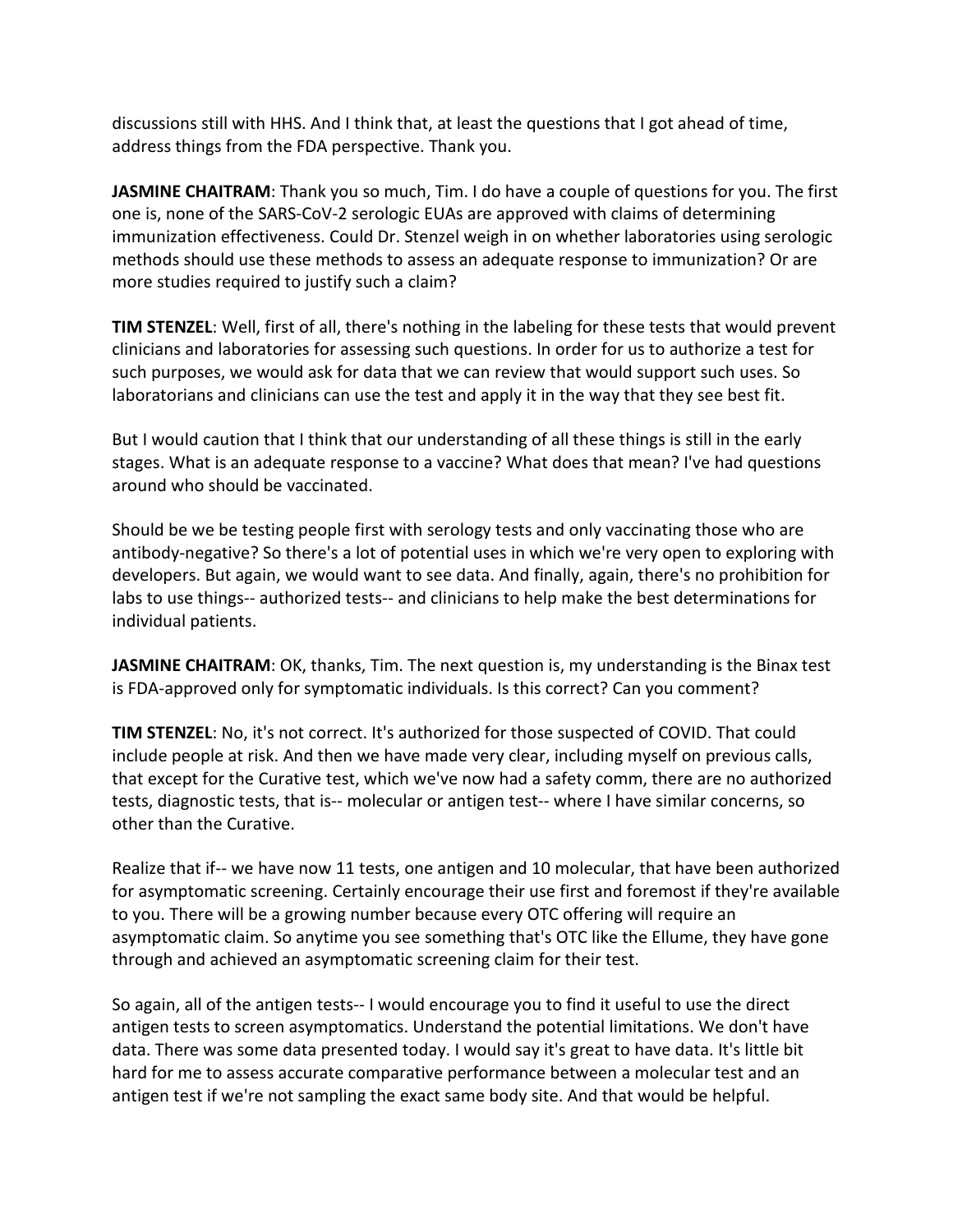Also, antigen tests-- their sensitivity falls off faster than with molecular tests following infection. And so understand that you could be three weeks out and detect an asymptomatic positive with a molecular test and be negative with antigen. And I don't know that there's anything wrong with that, right? I don't know that we need to be worried three weeks out on patients with a very low positive molecular test. Hope that's helpful.

**JASMINE CHAITRAM**: Thanks, Tim. You spoke to PCR tests and variants. Any concern with spike protein-based antigen tests not detecting variants?

**TIM STENZEL**: My understanding is that there's many variants that do affect both spike, of course, and the nucleocapsid gene, the N gene. And so the CDC has graciously agreed for the UK variant, which they're culturing, to test antigen tests. So we're in the process of reaching out to all the EUA-authorized antigen tests and asking them to send their tests and test kits to the CDC.

We'll provide instructions on how to do that. So the CDC's standing up that program now. We want to know how all the antigen tests do with regard to the UK variant. Obviously, if you don't have primer and probe sequences, it's a lot harder to assess the impact of a variant on either an antigen test or even a serology test.

**JASMINE CHAITRAM**: OK, thanks, Tim. This is the last question I'm going to ask you. Is the FDA going to gather a list of commercial tests which do and do not cover the variants?

**TIM STENZEL**: So we will be continuously scanning. And our current threshold is, other than the UK and the South African variant, which we don't think that there's any tests on the market- that are EUA-authorized that are not able to detect those variants. We think everything that's on the market now can reliably detect those. If they have S gene dropout, it's then because they have multiple targets.

We have set the threshold for further investigation with developers at 5%. So when a mutation becomes prevalent to the point of 5%, then we generate a list of the potentially impacted tests. We send those letters to the companies, while we also independently assess the effect on the assay.

Now, you could have a single nucleotide variant that probably wouldn't affect even a singlegene test. And then also, you could have a three-base change. But if it's in the 5 prime end of a primer and overlapping, so it's only maybe two bases of the primer, and not three, well, it's likely to have an impact. But we do assess all of those. And as soon as we know or suspect that there could be an impact, we will make that information public. Thank you. I hope that addressed that question, too.

**JASMINE CHAITRAM**: OK, great. Thank you so much, Tim. Amy Zale from CMS, are you still on? Because I do have a couple of questions for you.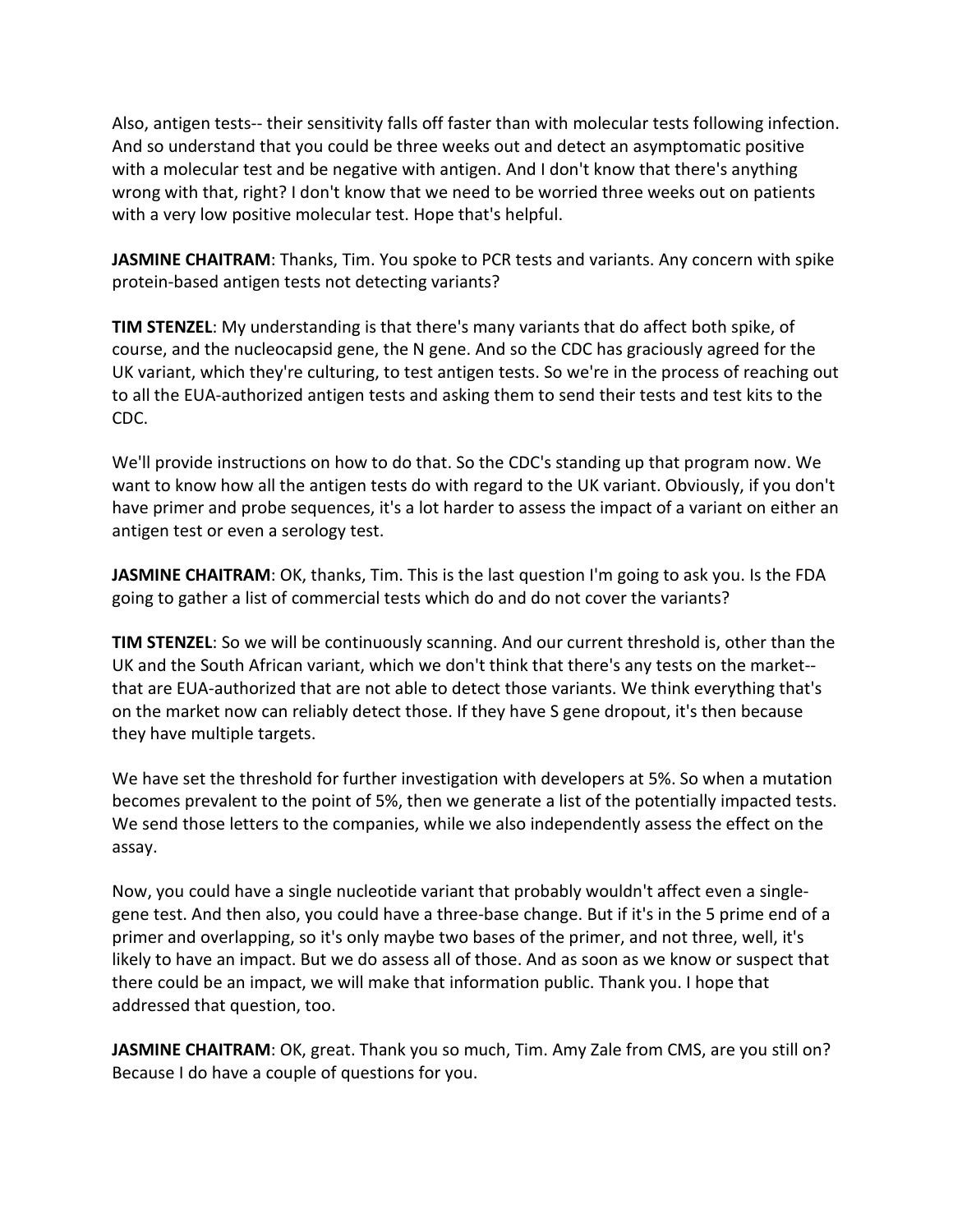**AMY ZALE**: Yes, I'm here.

**JASMINE CHAITRAM**: OK, great. The first question is, if the certificate of waiver labs do not have recordkeeping requirements, how will surveyors be expected to verify that certificate of waiver labs are reporting all of their SARS-CoV-2 test results? And then it goes on to say, the EUAs do not indicate that there are recordkeeping requirements, only that they have a policy. And that QSL memo says that CMS is not prescriptive on the content of the policy regarding recordkeeping of test results, only that they have to have a policy reporting-- policy for reporting per the EUA.

**AMY ZALE**: That's right. And so under normal circumstances, there aren't record reporting regulations. But that's what our interim final rule with comment did, was to make it a requirement for Certificate of Waiver laboratories to do that reporting. And as such, there should be documentation that those test results were reported.

And so surveyors are going to be looking for whether or not those test results, positive and negative test results, were reported. And so under normal circumstances, under the normal regulations, there are not those requirements for Certificate of Waiver laboratories. But that is what the interim final rule with comment did for Certificate of Waiver laboratories, was to add that requirement.

JASMINE CHAITRAM: OK, great. And I've got two more quick ones for you, I think. The first one was about pop-up labs and if they should be reported to the state or--

**AMY ZALE**: To the state or to CMS, either one. But if you know that they're there, yes, I would report them so that we can investigate them.

**JASMINE CHAITRAM:** OK, great. And then the next one is, even if the entity being tested is an employee rather than a patient, such as for weekly testing, since the results are returned to the employer with the person's name, this is not surveillance, correct?

**AMY ZALE**: That's correct. It doesn't matter what the patient or individual or employee is actually called. If you are taking an individual's result and returning it to that individual or to their health care provider, it is not surveillance. It's diagnostic testing. And they need to be CLIA-certified to be doing that testing.

**JASMINE CHAITRAM**: All right, thanks so much, Amy. And we're right at the end of our call, so I'm not going to start another question. But I'm going to take this time to just remind everybody that our next call will be on January 25. And we hope that you will join us.

And that if you want to receive communications from the Division of Laboratory Systems, please send an email to [LOCS@cdc.gov.](mailto:LOCS@cdc.gov) And by doing that, you will also receive the announcements for these calls. I want to thank all of our speakers and presenters for joining us today.